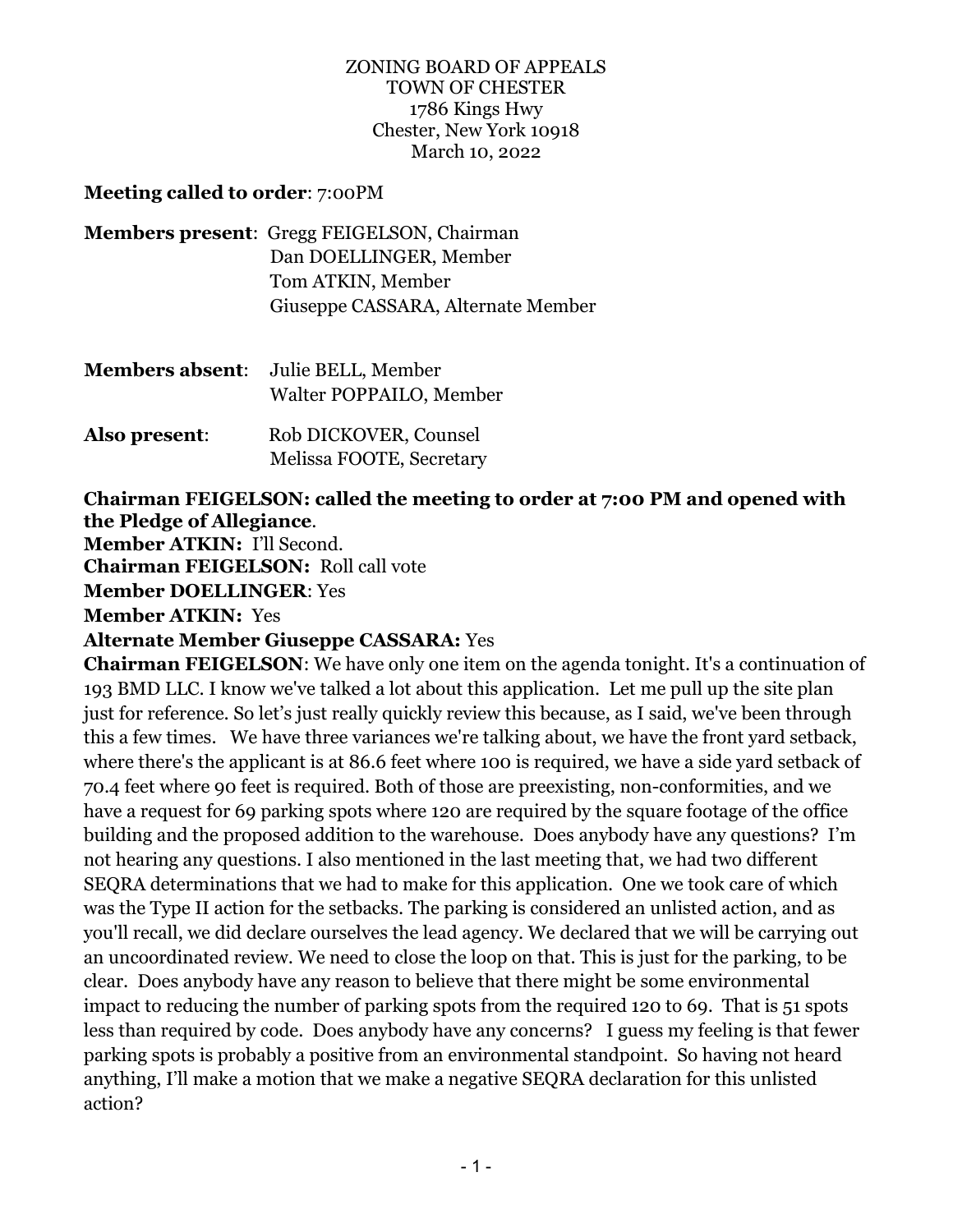### **Member DOELLINGER:** I'll Second it.

**Counsel DICKOVER:** Mr. Chairman, you really should have the record reflect that the Board reviewed the Short Form Environmental Assessment Form. There are 11 questions, their connection with the parking variance that is being requested. Based on the members lack of comments with respect to their perception of adverse environmental consequences, I would suggest that all of the no to moderate answers be checked off in that Part two of the short form. So that we have a record that the Board did review that and made those determinations for SEQRA purposes.

**Chairman FEIGELSON:** Okay, so what's the what's the action at this moment? **Counsel DICKOVER:** To check off the No boxes, in questions 1 through 11 on the Short Form EAF Part Two So let me go through them through them really quick for the board. The First Question, will the action for the parking variance, create a material conflict with an adopted land use plan or zoning regulation? And the question is no or a small impact may occur or a moderate to large impact may occur. The first box should be checked off on part two of the form.

**Chairman FEIGELSON:** That's fair can you can do that, since I don't have the form. **Counsel DICKOVER:** I can mark it off and submit it to you for the Board's record. The Second Question was the action again, it's the parking variance result in a change in the use or intensity of use of land. Now a small impact may occur or a moderate to large impact may occur. I again suggested back to the board they have to make the determination that there would be no or small impact occurring as a result of the parking variance. Do the board members agree with that? A verbal answer would be good.

**Member DOELLINGER:** Yes, little or none.

**Member ATKIN:** Yes

**Alternate Member CASSARA:** Yes

**Chairman FEIGELSON:** I say yes as well.

**Counsel DICKOVER:** Ouestion Three is would the action impair the character quality of the existing community? Again, I would suggest that the answers are No or a small impact that might occur.

**Member DOELLINGER:** No

**Member ATKIN:** No

**Alternate Member CASSARA:** No

**Chairman FEIGELSON:** I also say no.

**Counsel DICKOVER:** Question Four, will the proposed action have an impact on the environmental, and characteristics that cause the establishment of a critical environmental area? Again, I'm suggesting the answer is No.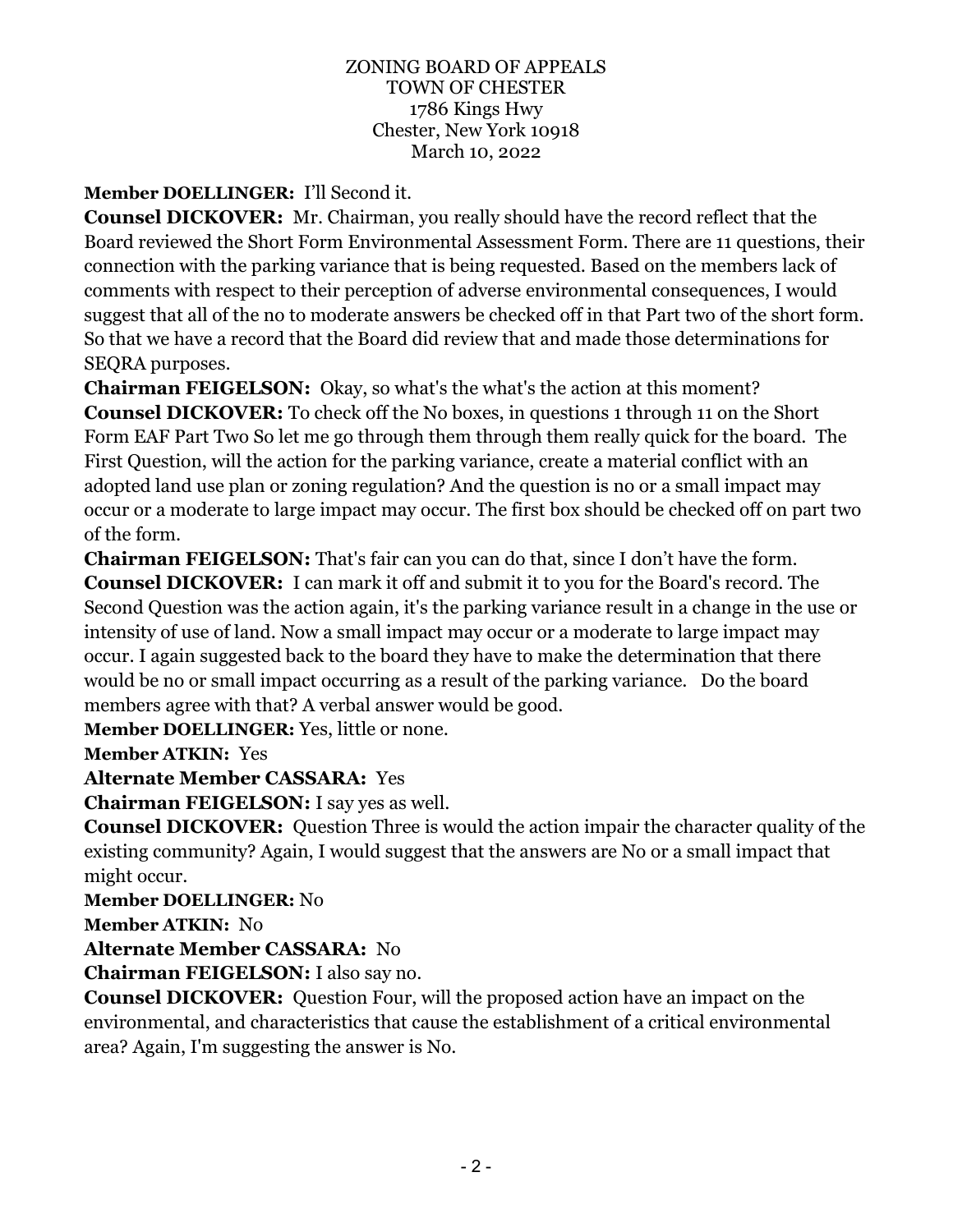**Member DOELLINGER:** No

**Alternate Member CASSARA:** No.

**Chairman FEIGELSON:** No for me as well.

**Counsel DICKOVER:** Ouestion Five, will the action result in an adverse change in the existing level of traffic or affect existing infrastructure for mass transit, biking or walkway? Again, suggesting the answer is No.

**Member DOELLINGER:** No

**Member ATKIN:** No

**Alternate Member CASSARA:** No.

**Chairman FEIGELSON:** No for me as well.

**Counsel DICKOVER:** Question Six, will the action cause an increase in use of energy and it fails to incorporate reasonably available energy conservation or renewable energy opportunities? Again, suggesting it's a No answer.

**Member DOELLINGER:** No

**Member ATKIN:** No

**Alternate Member CASSARA:** No.

**Chairman FEIGELSON:** No for me as well.

**Counsel DICKOVER:** Question Seven is a two-part question. A.) will the proposed action impact existing public or private water supplies? I'm suggesting the answer again is no. **Member DOELLINGER:** I'm going to say No, but I believe we were still waiting to hear back from the Village of Chester or on the on the impact of the project.

**Chairman FEIGELSON:** We haven't received any information from them. Melissa, has anything happened since we communicated earlier today?

**Melissa FOOTE:** No. I spoke to the Engineer, Larry Torro. In the last meeting he said if anybody needed anything to please reach out to him, and I haven't heard anything from Village of Chester, and he hasn't heard anything from them as well.

**Stephanie TUNIC:** Mr. Chairman, if I may, I did have a chance to speak to Sean Arnott today, the Village of Chester Engineer, I thought the Water and Sewer Superintendent might be on here tonight to address but essentially, his recommendation to the Mayor and the Village Board was that any type of potential impact from the site would be better assessed at the Planning Board level, because drainage and other and other instances like that would be would be handled by the Planning Board, which I was also personally in agreement with. Obviously, we would address any concerns at that at that time. He didn't feel that at this stage with the variance that input from the village was needed. I am paraphrasing. I thought that they might send something, but I didn't speak to him today.

**Chairman FEIGELSON:** So, we're basically using our best discretion with the questions in the absence of any material that was submitted.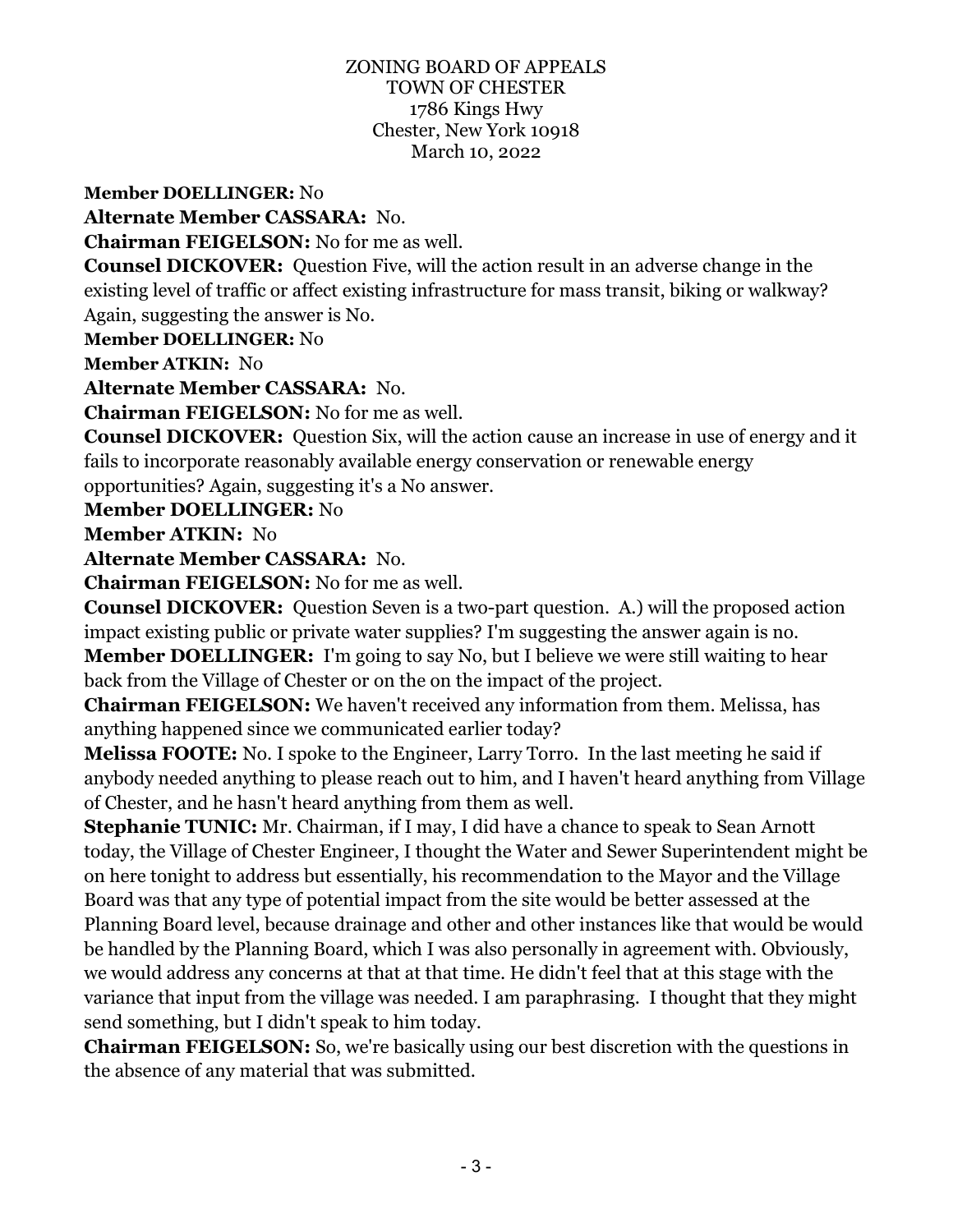**Member ATKIN:** I saw Gary Green yesterday. He's a Water Superintendent for the Village. He doesn't think that it will affect the well, but there's other issues like parking. They're short on the parking. They're going to put the addition on, and maybe there'll be more people working there.

**Chairman FEIGELSON:** We'll get to that. Those are all points that we should discuss, but right now, we're just trying to determine whether a reduction in the amount of parking to our best ability to determine will have an adverse environmental impact to this specific question. **Member DOELLINGER:** My initial instinct would be no. A less impermeable surface would probably create less runoff, and definitely not affect the flow.

**Member ATKIN:** No

**Alternate Member CASSARA:** No

**Chairman FEIGELSON:** No as well.

**Counsel DICKOVER:** The Second Part of the Seventh question is whether the proposed actual impact existing public or private wastewater treatment utilities? Again, I suggest the answer is No.

**Member DOELLINGER:** No, I'm not aware of any thing in the area like that.

**Member ATKIN:** No.

**Alternate Member CASSARA:** No

**Chairman FEIGELSON:** No as well.

**Counsel DICKOVER:** Question Eight, will the proposed action, again this is the parking variance, impair the character or quality of important historic archaeological, architectural or aesthetic resources? Now suggesting the answer in response should be No.

**Member DOELLINGER:** No, I'm not aware of any thing in the area like that.

**Member ATKIN:** No.

**Alternate Member CASSARA:** No

**Chairman FEIGELSON:** No as well.

**Counsel DICKOVER:** Ouestion Nine, will the proposed action result in adverse change to natural resources such as wetlands, waterbodies, groundwater, air quality, flora and fauna? Again, respectfully suggesting the answer would be No.

**Member DOELLINGER:** No, little to no impact based on the feedback from DEC.

**Member ATKIN:** No

**Alternate Member CASSARA:** No

**Chairman FEIGELSON:** No as well.

**Counsel DICKOVER:** Question Ten will the action result in an increase in the potential for erosion, flooding or drainage problems? Again, suggesting the answer is No.

**Member ATKIN:** No

**Alternate Member CASSARA:** No

**Chairman FEIGELSON:** No as well.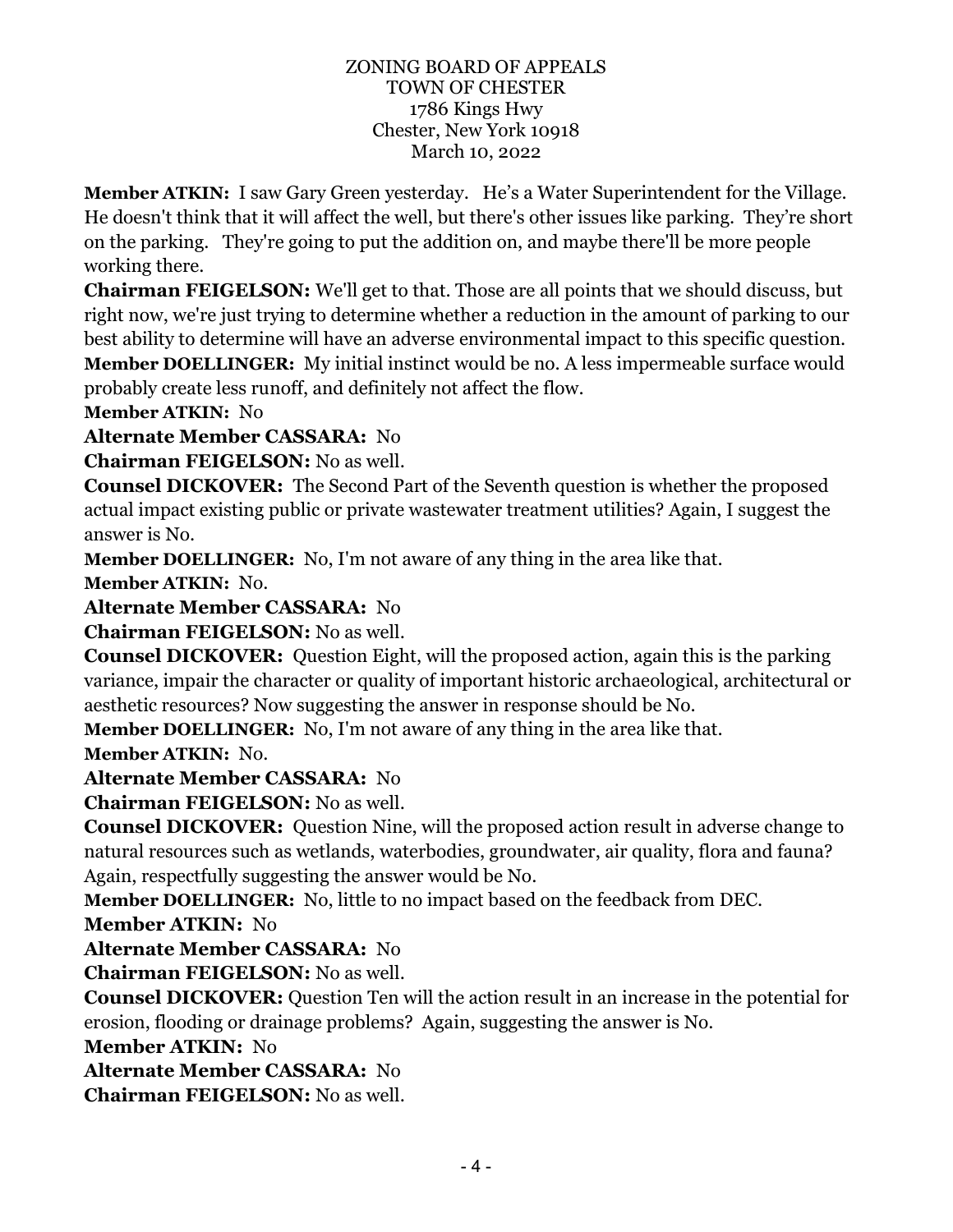**Counsel DICKOVER:** Last Question Eleven, will the proposed action create a hazard to environmental resources or human health? Again, I'm suggesting the answer is No.

# **Member ATKIN:** No.

**Alternate Member Giuseppe CASSARA:** No

**Chairman FEIGELSON:** No as well.

**Counsel DICKOVER:** Mr. Chairman, based on the board's determinations for respect to those 11 questions, a motion could be made to resolve a negative declaration on this particular action.

**Chairman FEIGELSON:** Alright, so I'll pick up where I left off. So, I made a motion to make a negative declaration, and I was just about to ask if someone would second that. **Member DOELLINGER:** I'll Second that.

**Chairman FEIGELSON:** Let's just do a roll call.

**Member DOELLINGER:** Yes

**Member ATKIN:** Yes

**Alternate Member CASSARA:** Yes

**Chairman FEIGELSON:** Yes, as well.

Just as a reminder, the public hearing is still open. I asked Melissa, if we had received any other correspondence, I guess the answer is no. I just want to double check to see if anybody is waiting to join for the public hearing. Is anybody here to speak on this application 193 BMD LLC? I'm not seeing or hearing anybody. All right, I will make a motion to close the public hearing. Can I get a second?

**Member ATKIN:** I'll second it.

**Member DOELLINGER:** Yes

**Member ATKIN:** Yes

# **Alternate Member Giuseppe CASSARA:** Yes

**Chairman FEIGELSON:** Yes

**Chairman FEIGELSON:** All right, the public hearing is officially closed. At this point, we would normally review the five factors. I double did want to have a discussion about a possible condition on the parking variance. Stephanie, I would kind of want to hear from you. Do you Do you know offhand the applicant's current number of employees or the projected number of employees?

**Stephanie Tunic:** Yes. Right now, we, my client has 10 employees that work in the office side of the building, and 10 that work in the warehouse. He's mentioned that they have a van that busses seven employees, and within the warehouse, the 10 consolidate into about four cars per day. With the addition, they expect an additional five more employees for the warehouse. As I had alluded to before, there's no processing, or assembly that occurs there. Really the space is for an increased demand in the supplies and the goods that they're shipping out of the warehouse. So it's purely for storage. Of course, with the increased demand, they would look to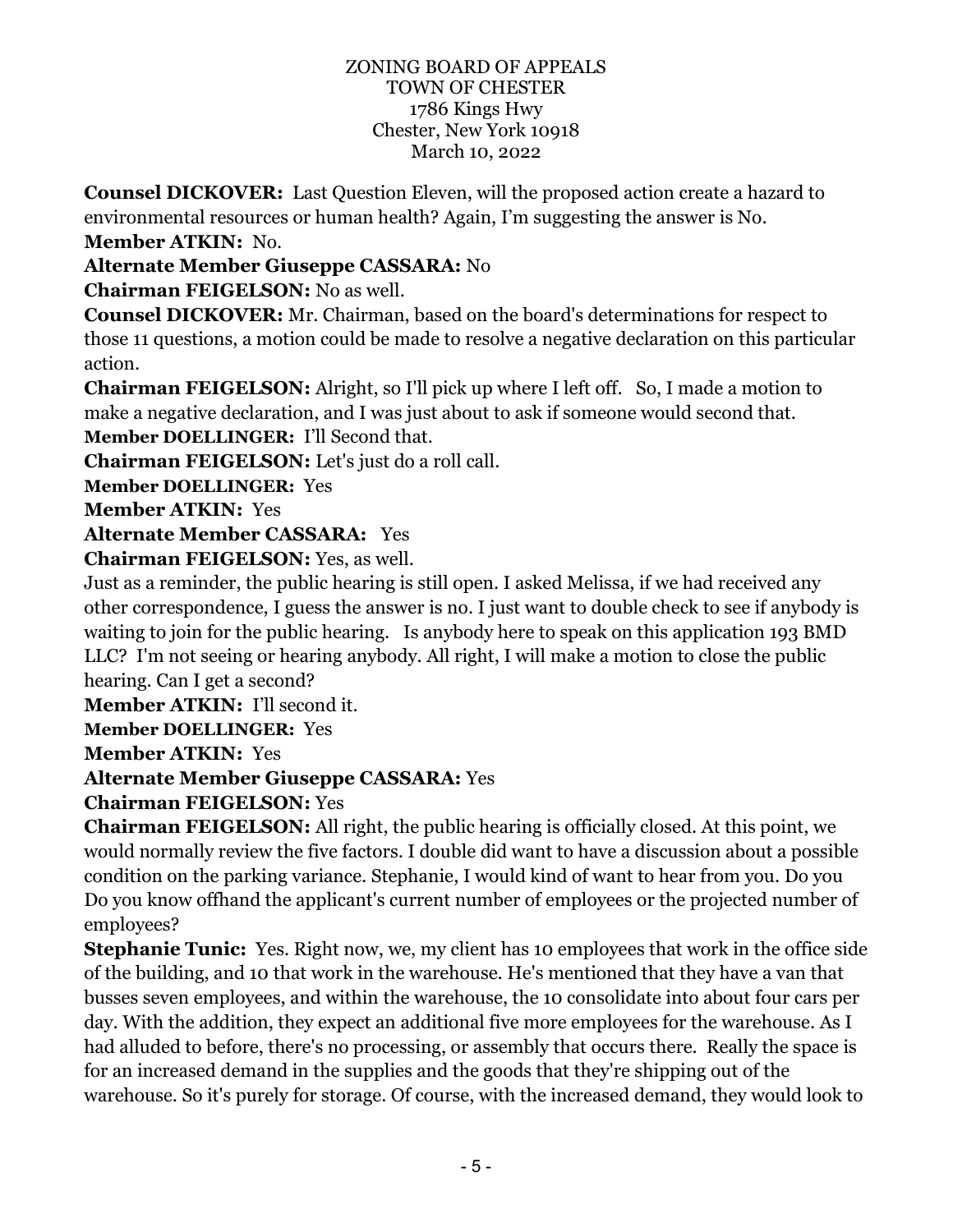hire about five more employees. But this as proposed is much more in excess of what they would require on a day to day basis. Also, just to mention on the future potentially uses, it is a warehouse space, as the board I'm sure is aware of the trends and warehousing, much of it is automated more and more. Less of manpower is required, as is storage space and mechanical area requirements. So we submit to the board that this is actually for future purposes, this is the least impact on the land, and likely the most that would be required for anybody that's operating a warehouse, both now and in the future with how the trends in the in the industry are going.

**Chairman FEIGELSON:** So, at any point in a future use could turn this warehouse into something different, which is why we were thinking of considering the board should consider whether we should put a cap on the number of total number of employees so that if use should change. It's more parking intensive in the future, this variance would become null and void. Do you have a suggested number that that the current owner with the current use might be comfortable with?

**Stephanie TUNIC:** With 25 employees, assuming that those five people bring cars in, Larry, I don't know if you have a suggestion as you've worked on this a little bit at the planning board stage too. The question is whether what would be a good suggested number as a cap for the employees that are allowed to work here and if it were to exceed that in the future, then this variance would become null and void. Right now, with the addition, you would have about 25 employees not even all 25 or no car, but let's say that they do one day. What would the cap be with spaces?

**Counsel DICKOVER:** Stephanie, Larry, when you came up with the number 69? Was that triggered by a certain number of employees or occupants in the building? Or was it just an arbitrary number?

**Counsel DICKOVER:** If you have 69 spaces, would it be reasonable perhaps to suggest that the employee count should not exceed, say 60. That will lead to spaces for nine visitors and or others. I don't think the zoning board though, is interested in seeing you come back until you exceed what the parking variances that they're granting. The planning board is going to have the same consideration when they discuss. But we're nowhere near that at this point. It seems to me a rational number would be somewhere between that 60 and 69 number.

**Chairman FEIGELSON:** I completely agree.

Larry TORRO: Given my clients plans, we would be amenable to that if the board would feel more comfortable with capping that in that way.

**Chairman FEIGELSON:** Any other any board members have any thoughts on that proposal?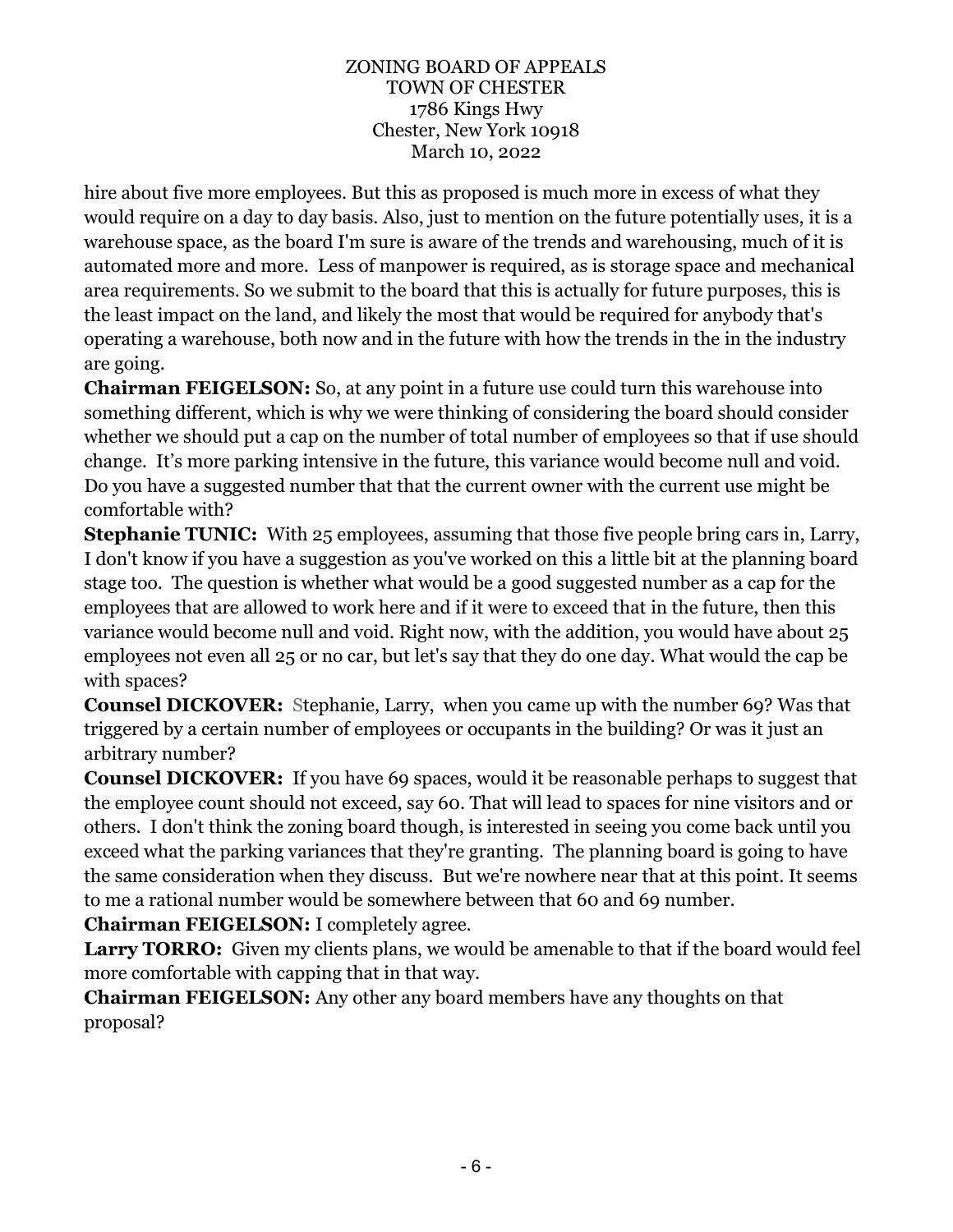**Member ATKIN:** I have something and it probably doesn't pertain to us. There was a major fire during this week. I don't know if the new building will have a sprinkler system in it. I'm sure that's with the planning board but there was a major fire there this week, like a five alarm. This building was built in the 70s. I don't know if the new building is going to go to old code or it's going to be new code.

**Chairman FEIGELSON:** Okay, that's news to me.

**Member ATKIN:** Yeah, I'm telling you Stephanie, did you hear about the fire.

**Stephanie TUNIC:** To be honest, I was not aware.

**Member ATKIN:** It was like a five-fire alarm. If they build this new edition, I'm sure it should have a sprinkler system.

**Member DOELLINGER:** The fire was this weekend. It was a was a minor fire. It was handled by just the Chester Fire Department and it involved a light fixture that exploded. Some of the hot pieces from a light got on some cardboard boxes and set them on fire. The fire department was alerted to the fire by the alarm system. The building was unoccupied at the time, but they got there and they were able to gain entry and put the fire out. It was contained to a small area with just the cardboard boxes in the building. No structural damage. **Member ATKIN:** Thank you Dan.

**Chairman FEIGELSON:** Thank you. Yes, thank you for filling in all the details. Okay, so I guess sounds like we've landed at a **condition for 60 employees. The parking component of the variances would be capped at 60 employees.** It's time to review the five factors so we can move forward.

#1 Whether an undesirable change would be produced in the character of the neighborhood or a detriment to nearby properties would be created?

**Member DOELLINGER:** No, it's in an industrial area and the proposed variances are in line with other buildings.

**Member ATKIN**: No

**Alt. Member CASSARA:** No

**Chairman FEIGELSON:** No, you could even argue that less parking is less impactful.

#2 Whether the applicant can achieve his goals by reasonable alternative which does not involve the necessity of an area variance.

**Member DOELLINGER:** No, now, given the lot size and the confines of the wetland area, the only way he would be able to build in addition to this size would be requiring these variances.

**Member ATKIN**: Ye. **Alt. Member CASSARA:** No **Chairman FEIGELSON:** No. Well, some of these are preexisting conditions.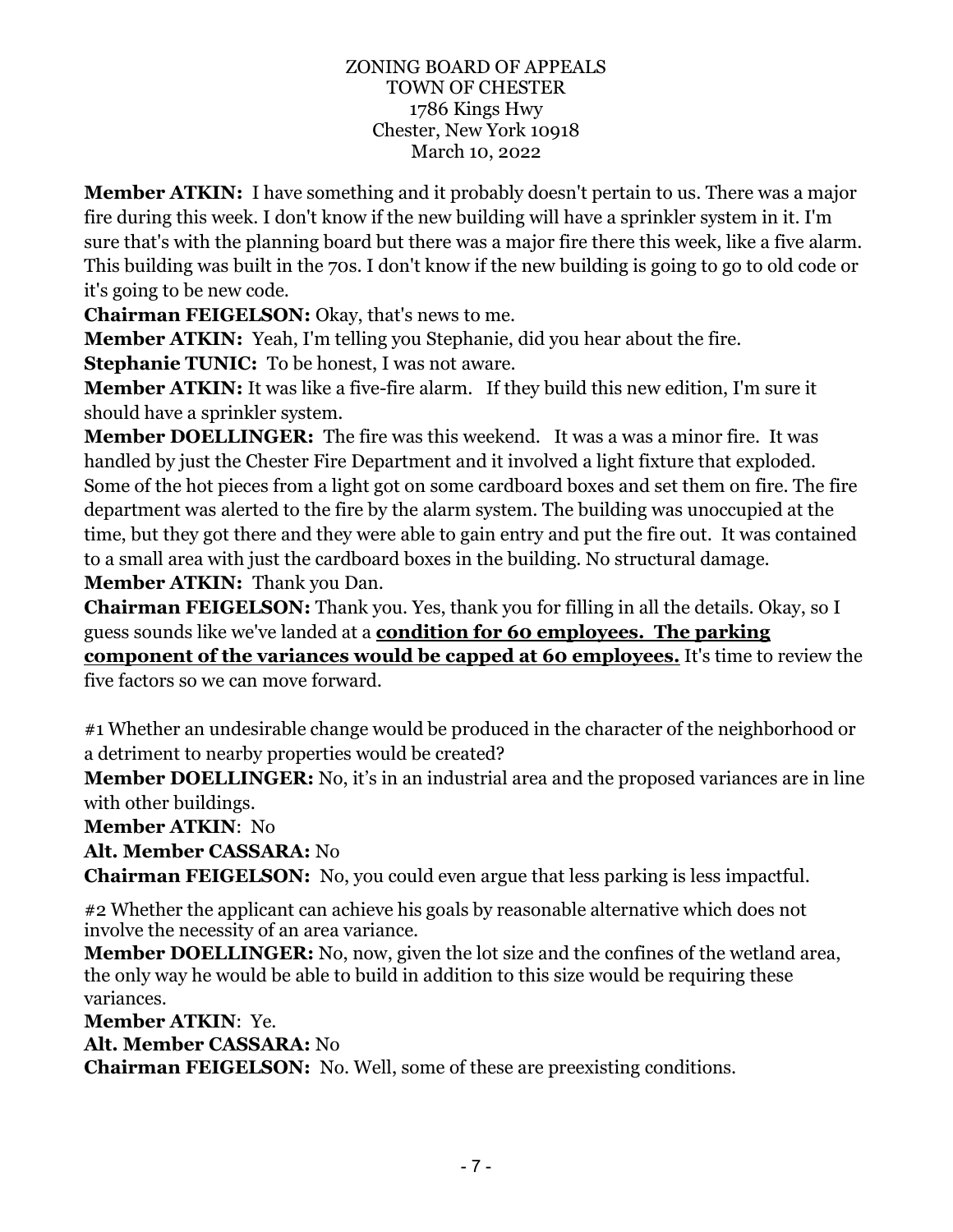# 3 Whether the variance is substantial **Member DOELLINGER:** No, as before it's an industrial building in an industrial area. There's much larger building in close proximity. **Member ATKIN**: No **Alt. Member CASSARA:** No **Chairman FEIGELSON:** No

#4 Whether the variance will have an adverse impact on physical or environmental conditions in the neighborhood or district.

**Member DOELLINGER:** No, they will not as we discussed during the review of the environmental assessment.

**Member ATKIN**: No **Alt. Member CASSARA:** No **Chairman FEIGELSON:** No

#5 Whether there has been any self-created difficulty

**Member DOELLINGER:** Yes. My answer in most cases is yes. The applicant bought this property, being aware of the requirements for the lot lines, etc. This is self created. **Member ATKIN:** Yes

**Alt. Member CASSARA:** Yes

# **Chairman FEIGELSON:** Yes

**Chairman FEIGELSON:** That concludes the five the answering of the reviewing of the area variance five questions. There are no strong objections to advancing this application to granting the variances. I will move ahead, and I will make a motion to direct counsel to draft a decision based on our findings to grant the variances sought. Specifically to allow a front yard setback of 86.6 feet where 100 feet is required and the side yard setback of 70.4 feet where 90 is required. And 69 parking spaces where 100 are required, with the condition that the total number of employees employed by the business does not exceed 60. Can I get a second? **Member DOELLINGER:** I'll Second that.

**Chairman FEIGELSON:** Roll call vote

**Member DOELLINGER:** Yes

**Member ATKIN:** Yes

**Alternate Member CASSARA:** Yes

**Chairman FEIGELSON:** I also say yes. The next step is that counsel will draft that decision. And we will vote on it at the next meeting. But trending towards granting. Any questions? **Chairman FEIGELSON:** Thank you for your applications, that were very complete, very informative. There's no other business for the board this evening. I'll make a motion that we adjourn. Can I get a second?

**Member DOELLINGER:** I'll second that.